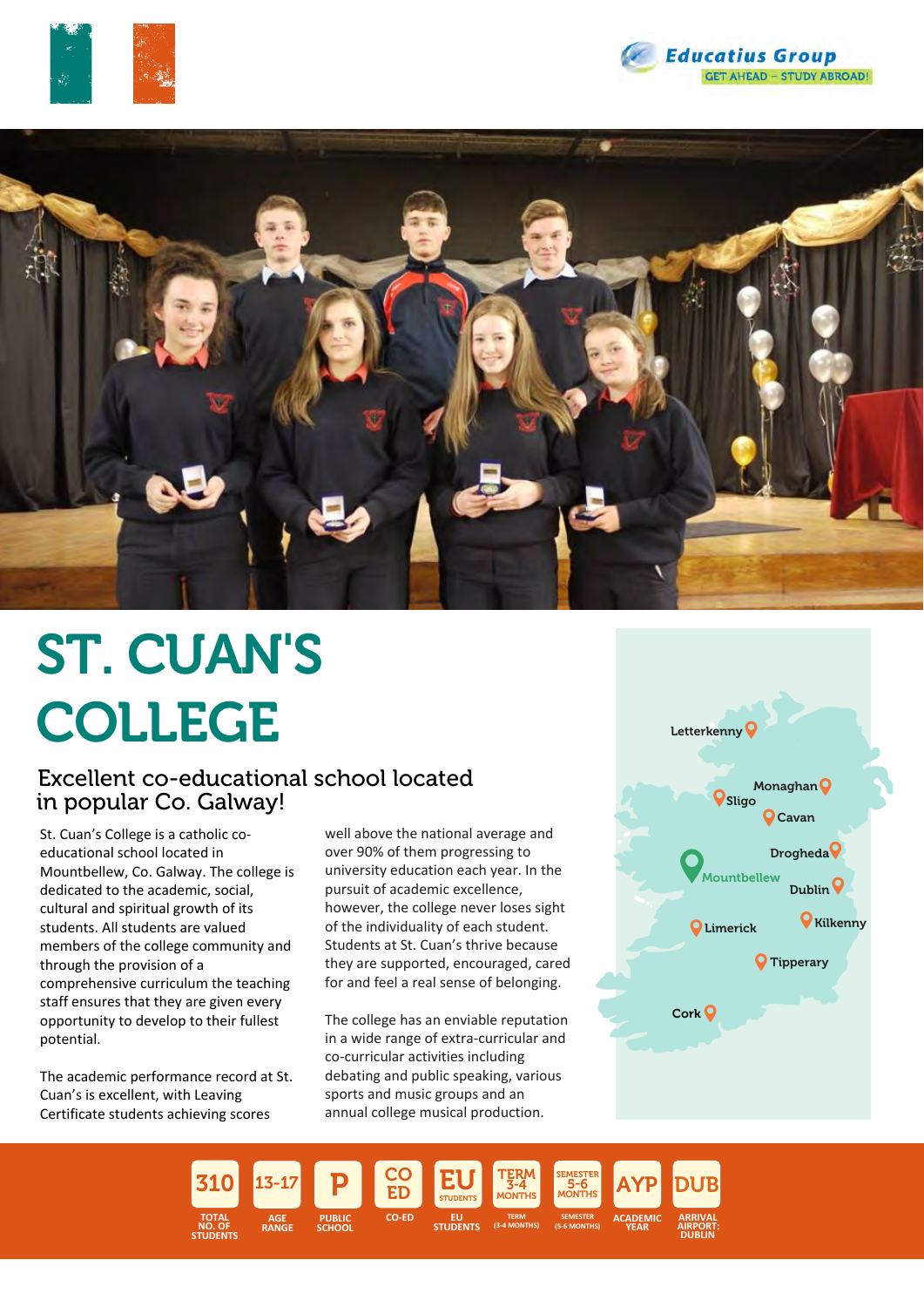

# ST. CUAN'S COLLEGE

### STUDY OPPORTUNITIES

Junior Cycle (Junior Certificate) Transition Year Senior Cycle (Leaving Certificate)





# SCHOOL SUBJECTS

# JUNIOR CYCLE SUBJECTS

### **Core Subjects:**

English, Maths, French, Religious Education, Physical Education, Civic Social & Personal Education, Social Personal & Health Education

### **Optional Subjects:**

History, Geography, Business, Science, Music, Art, Home Economics, Technical Graphics, Materials Technology- Wood, Computer Studies

# SENIOR CYCLE SUBJECTS

**Core Subjects:** English, Maths, French, Careers Guidance, Physical Education, Religious Education

### **Optional Subjects:**

Geography, History, Agricultural Science, Biology, Chemistry, Physics, Home Economics, Design & Communication Graphics, Construction Studies, Music, Art, Computer Science